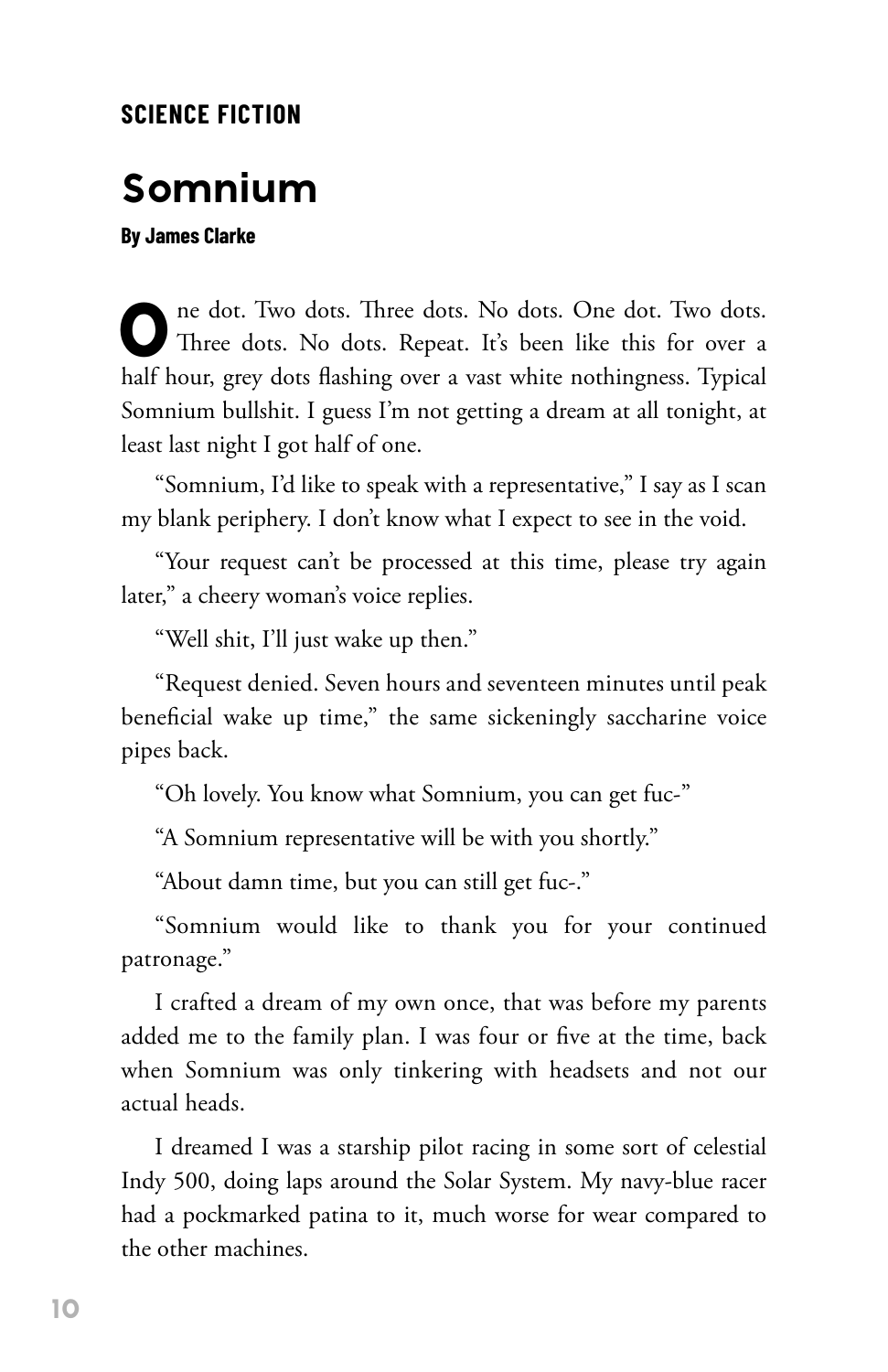"G'day mate." Banjo, my old Blue Heeler, was my co-pilot, and he spoke English with an Australian accent, fittingly. Even though we were at the helm of this beaten-up lemon, we were still bossing it. Weaving and bullying our way through the pack as we circled the Galilean moons on our approach to Jupiter. The planet's Great Red Spot looked like the all-knowing eye of a malevolent giant. One of those pine tree air fresheners dangled from the rear-view mirror, only instead of pine it gave off an aroma of buttered popcorn. I remember that dream in great detail. I must have had other dreams when I was young, I don't know why I latched on to that one in particular. I like to think my developing imagination thought this little adventure was its masterpiece and backed up a hard copy.



"Somnium, how long until wake-up time?" I stare at the flashing grey dots.

"Six hours and eleven minutes."

"This is ridiculous."

My surroundings quiver a little before turning into a violent rumble. A casual office begins to construct itself out of pieces of the void. Colour begins bleeding out and consumes the freshly rendered furniture and decor. I'm caught off guard as I feel my body sink back into a hot pink beanbag chair. A portal in the room's ceiling opens up; a desk and another beanbag chair fall out of it. Seconds later, a blurry mass lands headfirst in the chair. It collapses into a blob before taking the form of a bespectacled butler. A Somnium avatar. The portal makes a whooshing noise as it closes.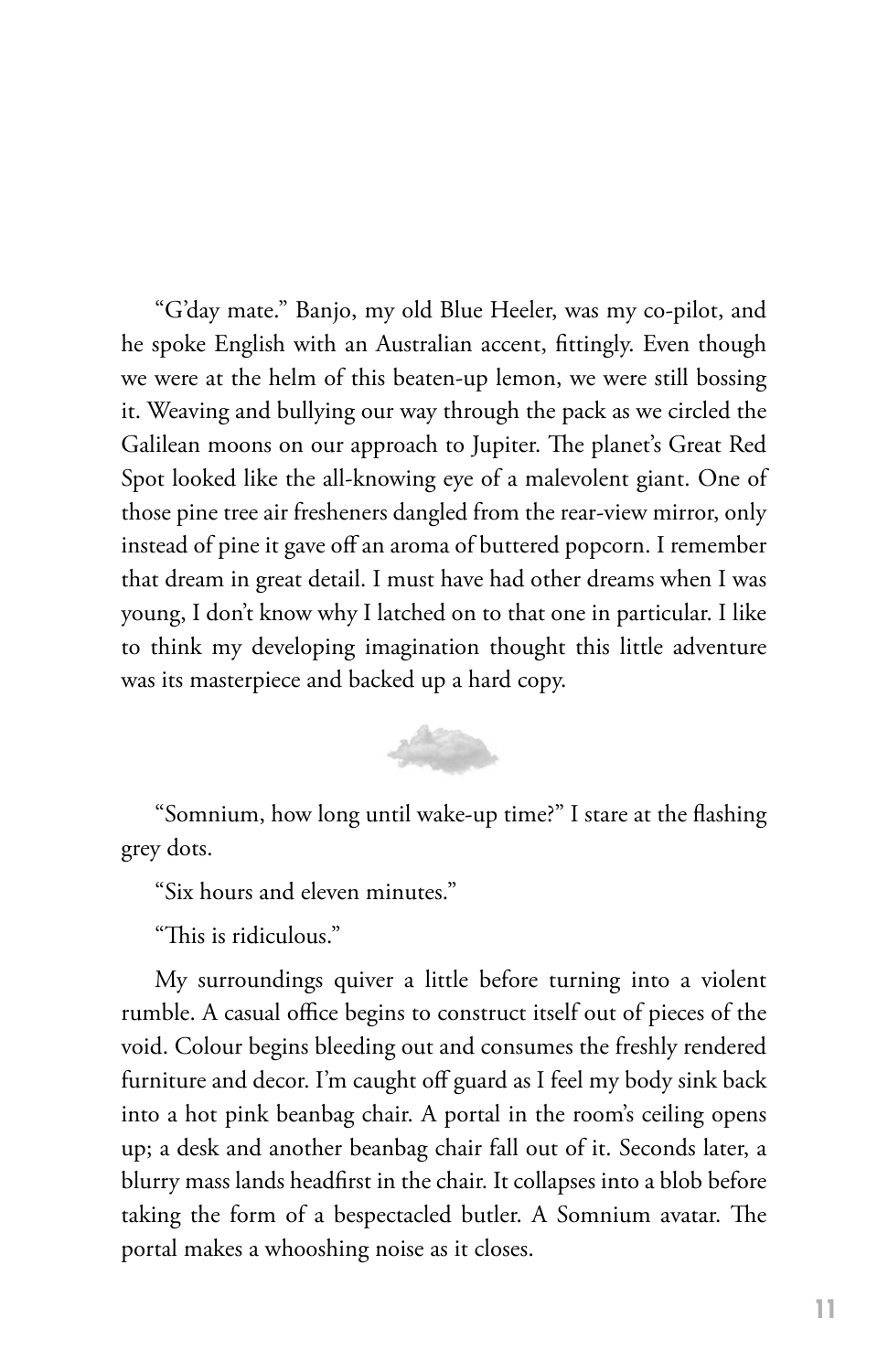"Good night Mr. Reynolds, how can I be of assistance?" the avatar asks in the plummiest English accent I've ever heard.

"I haven't had a decent dream in weeks, and I wanted to file a complaint actually."

"I see, what constitutes a decent dream to you?"

"You could start by actually giving me a dream and I could tell you if I thought it was decent or not."

"I don't understand," the avatar says.

"Of course you don't. Look, I haven't had a full night's dream in like two weeks, is it my problem or is it on your end?"

"Did you administer the supplement properly?"

*"Orally, first at seven, and then again at eleven,* yeah I did. Jinx." I talk over the avatar as we both recite the Somnium jingle.

The avatar furrows its brow at me.

"Most perplexing. Somnium would like access to your medical records, do I have your permission?"

"Aw, so sweet of you to ask. Yes, you may, what does it matter? You would have accessed them anyway, right?"

"Mr. Reynolds, this is just conjecture, of course, but looking at your records I believe you've built up an immunity to our current supplement. The quality and quantity of your dreaming experiences are going to be adversely affected because of this. Fortunately for you, a more potent supplement is currently in the research and development stage. We're predicting a release for the fourth quarter of next year."

"Are you kidding? It's March of this year!"

"Somnium would like to thank you for your continued patronage." The avatar's form flickers and fades.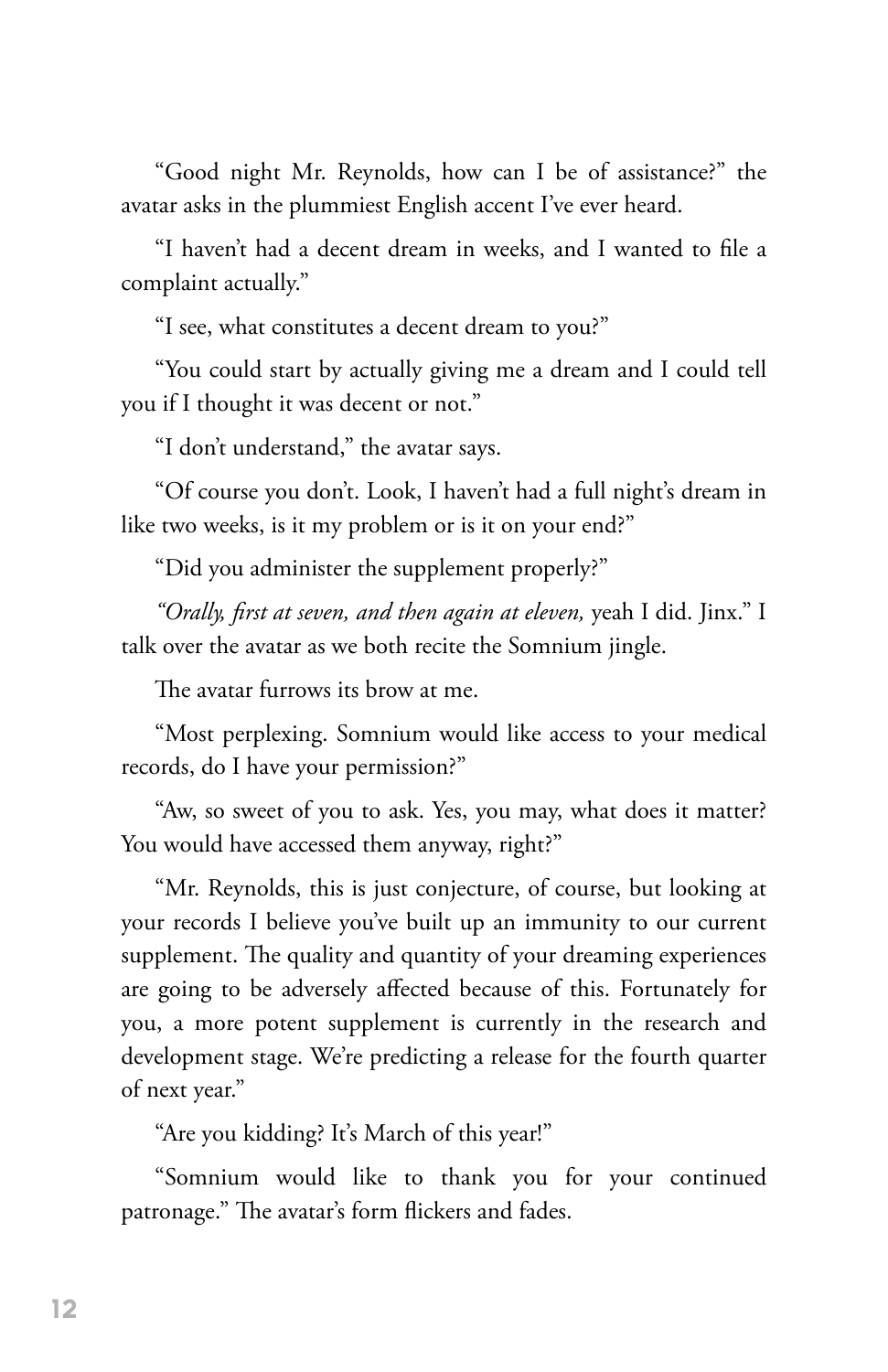## *I crafted a dream of my own once, that was before my parents added me to the family plan.*

"I'd like to cancel my account. Now please!" I demand before the avatar can disengage. The avatar ceases flickering and glares right at me, right into my soul. I've been craving a nightmare experience like this for months.

"Mr. Reynolds, I see you've been a customer with us for nearly twenty years. Perhaps you would be interested in a five per-cent discount on the island vacation package."

"No, I'm not interested. You said it yourself the experience would be adversely affected. So please just cancel my account."

"Mr. Reynolds, I assure you, you don't want to miss the upcoming Famous Dictators of History series."

"I'll pass on that one, thanks."

"Would you be interested in a free month trial of the basic modifier pack? Lucky rabbit's foot, unlimited funds, charisma toggle."

"No, just cancel my account!"

"Breast augmenter," the avatar says in an amorous, breathy voice as it quickly transforms into a buxom, red-haired woman.

"Redheads don't really do it for me, love. I have a type, and it's stuffy English butlers."

"Very well," The buxom avatar says in the butler's voice before reverting back into the butler again.